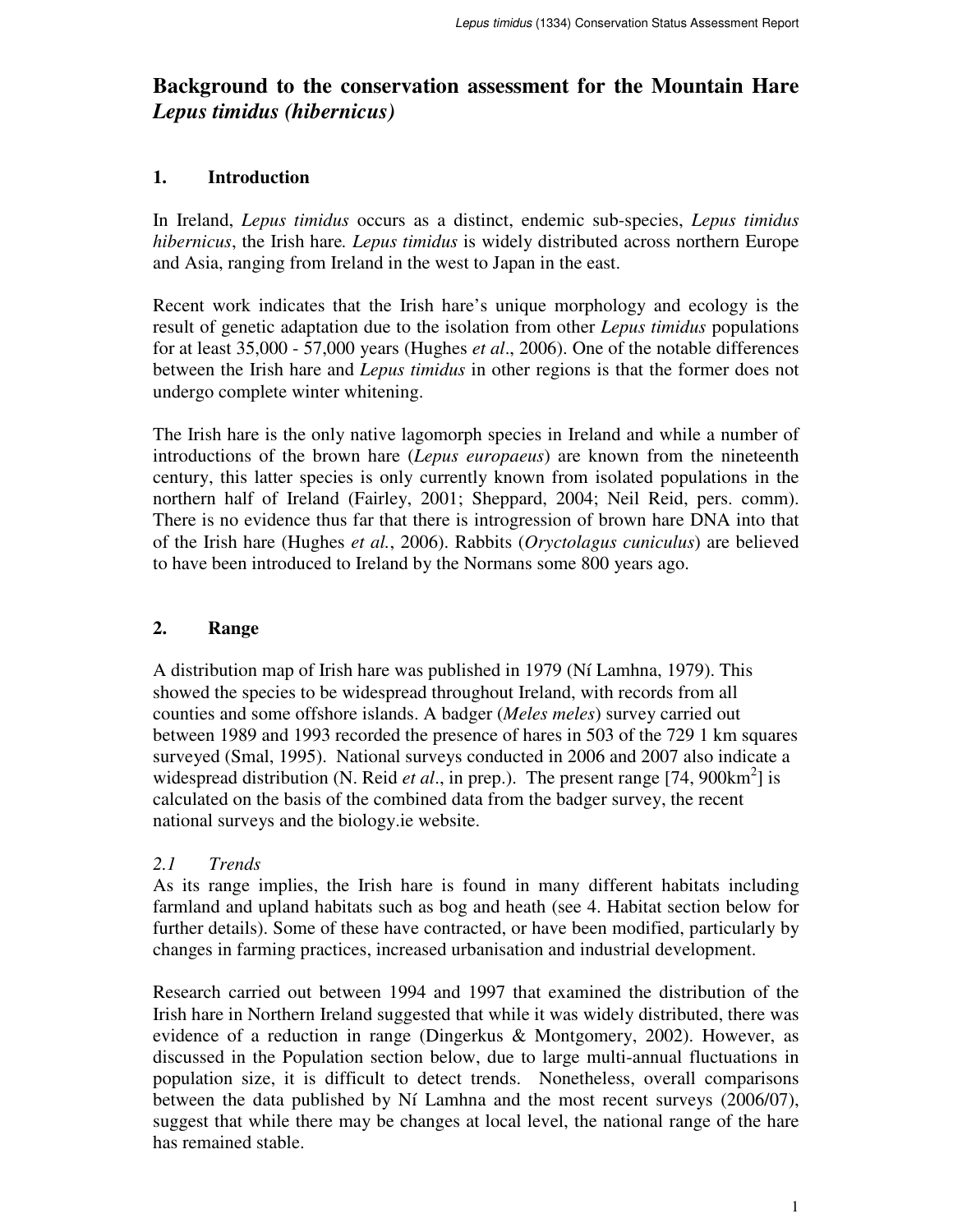### *2.2 Favourable reference range*

The current range, covering almost the entire country, is sufficiently large to allow long term survival of the species. Thus, the favourable reference range is equal to the current range -  $74,900 \text{km}^2$ .

## **3. Population**

Population densities for Irish hare are known to be highly variable, both within and between populations. In addition, populations can rapidly increase and decrease in a short space of time.

A review of historical and contemporary hare distribution and abundance records in Northern Ireland suggested a decline in hare numbers (Dingerkus & Montgomery, 2002). Surveys carried out in Northern Ireland in 2004, 2005 and 2006 estimated the population to be 5.1, 3.1 and 2.6 hares  $/$  km<sup>2</sup> respectively (Tosh *et al.*, 2006; Hall-Aspland *et al.*, 2006).

The first national hare survey was carried out in Ireland in 2006 and repeated in 2007. (Reid *et al.* in prep.). The estimate produced from the 2007 data – 535,600 – is significantly higher than the 2006 estimate – 232,500 (see Table 1).

| <b>Region</b>              | 2006                                        |                              | 2007                                               |                              |
|----------------------------|---------------------------------------------|------------------------------|----------------------------------------------------|------------------------------|
|                            | Mean<br>density<br>(hares/km <sup>2</sup> ) | Mean individual<br>abundance | <b>Mean</b><br>density<br>(hares/km <sup>2</sup> ) | Mean individual<br>abundance |
|                            |                                             |                              |                                                    |                              |
| West and north-west        | 2.62                                        | 59,200                       | 7.63                                               | 172300                       |
|                            | $(1.30-4.67)$                               | $(29,400-105,400)$           | $(4.58 - 15.19)$                                   | $(103,500-342,900)$          |
| East                       | 4.20                                        | 96,700                       | 9.13                                               | 210,100                      |
|                            | $(2.32 - 8.20)$                             | $(53,300-188,700)$           | $(4.66 - 17.56)$                                   | $(107, 400 - 404, 100)$      |
| South-west                 | 3.16                                        | 76,700                       | 6.31                                               | 153200                       |
|                            | $(1.35 - 6.78)$                             | $(32,800-16,4500)$           | $(3.08 - 11.81)$                                   | $(74,900 - 286,800)$         |
| <b>Republic of Ireland</b> | $3.33**$                                    | 232,500                      | $7.66**$                                           | 535,600                      |
|                            | $(1.97 - 6.21)$                             | $(137,800-433,800)$          | $(4.83 - 14.29)$                                   | $(338, 100 - 998, 400)$      |

*Table 1. Density and abundance estimates for 2006 & 2007 stratified by region. (area of Republic of Ireland = 69,915km<sup>2</sup> ). From Reid et al. (in prep)*

*\*\*Overall density significantly different between 2006 and 2007*

Smaller scale studies have revealed that hare populations can vary significantly over time. For example, on a farmland (improved grassland, arable and tillage) site in Co. Wexford, densities ranged between 11.1 and 50.5 hares  $/$  km<sup>2</sup> over a 10 year period (1995 to 2005) (R. Jeffrey, unpublished data).

## *3.1 Trends*

As discussed above, and seen from the 2006 / 2007 survey data, Irish hare populations are capable of large and rapid fluctuations. The reasons for such multi-annual fluctuations are poorly understood, but it is important that natural, self-correcting trends can be distinguished from those that require conservation action (Reynolds *et al.,* 2006). More data is required before any underlying trends can be reliably determined.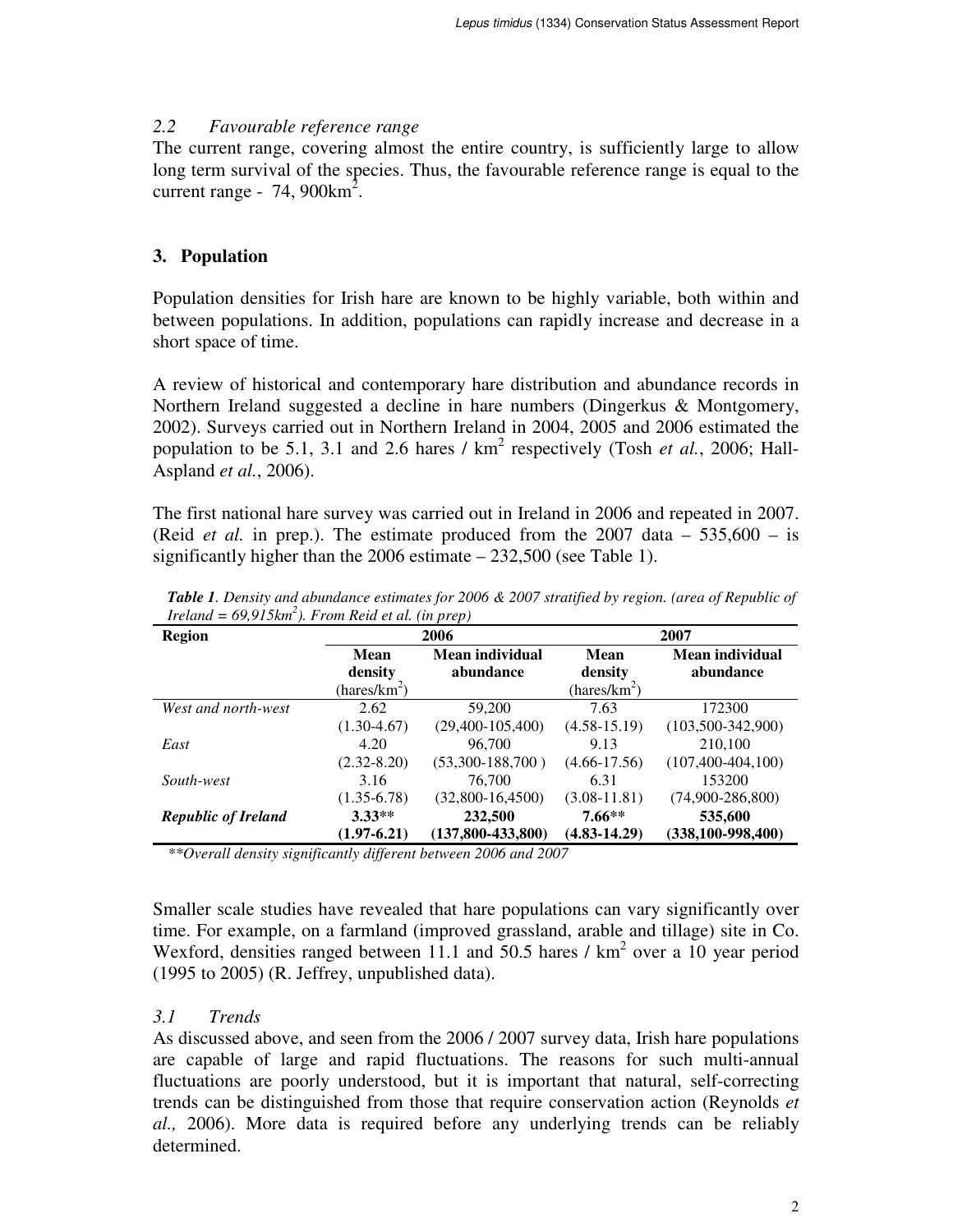### *3.2 Threats/pressures*

Local factors likely to negatively influence hare numbers include loss of refuge areas for daytime shelter, such as hedgerows and rushy areas; changes in farming practices, such as the conversion of semi-natural grassland to ryegrass (*Lolium* spp.) dominated pasture or marginal land to forestry; increased urbanisation; hunting. During the coursing season (September to February), 6-7,000 hares are taken from the wild (under license), and run at coursing meetings. They are then returned to their place of capture. Re-release data suggests approximately 90% of hares are returned to the wild after coursing. However, further research is required to establish the reproductive viability of these hares post-coursing and the impact on local population demographics of hare removal and return.

There is a well established population of brown hare (*Lepus europaeus*) in Northern Ireland, but this species was not confirmed from the Republic during the recent survey work. While there is no evidence to suggest that there has been any introgression of brown hare DNA into that of the Irish hare (Hughes *et al.*, 2006), this is considered to be a potential threat.

The following pressures are thought to be important:

*101 – modification of cultivation practices*

*103 – agricultural improvement*

- *243 trapping, poisoning, poaching*
- *401 continuous urbanisation*
- *502 routes / autoroutes*

The following threats are also recognised:

- *101 modification of cultivation practices*
- *103 agricultural improvement*

*141 – abandonment of pastoral systems*

*243 – trapping, poisoning, poaching*

- *401 continuous urbanisation*
- *502 routes / autoroutes*
- *964 genetic pollution*

### **4. Habitat**

The Irish hare occupies the typical *Lepus timidus* habitats such as upland heath and bog, but is also found in agricultural pastoral and arable landscapes and other lowland habitats such as coastal sand dune systems. Highly modified grasslands such as those found on golf courses, airports and even around industrial complexes are also utilised by hares in Ireland. A feature likely to be important in all these habitats is the availability of undisturbed lying-up areas, as well as suitable feeding grounds. Given the broad range of habitats used, the area of habitat is taken, at the 10km level, to equal the extent of occurrence  $-74$ , 900 $\text{km}^2$ .

Diet in all these habitats tends to be dominated by grass species, but can also include herbs and shrubby species, where they are available..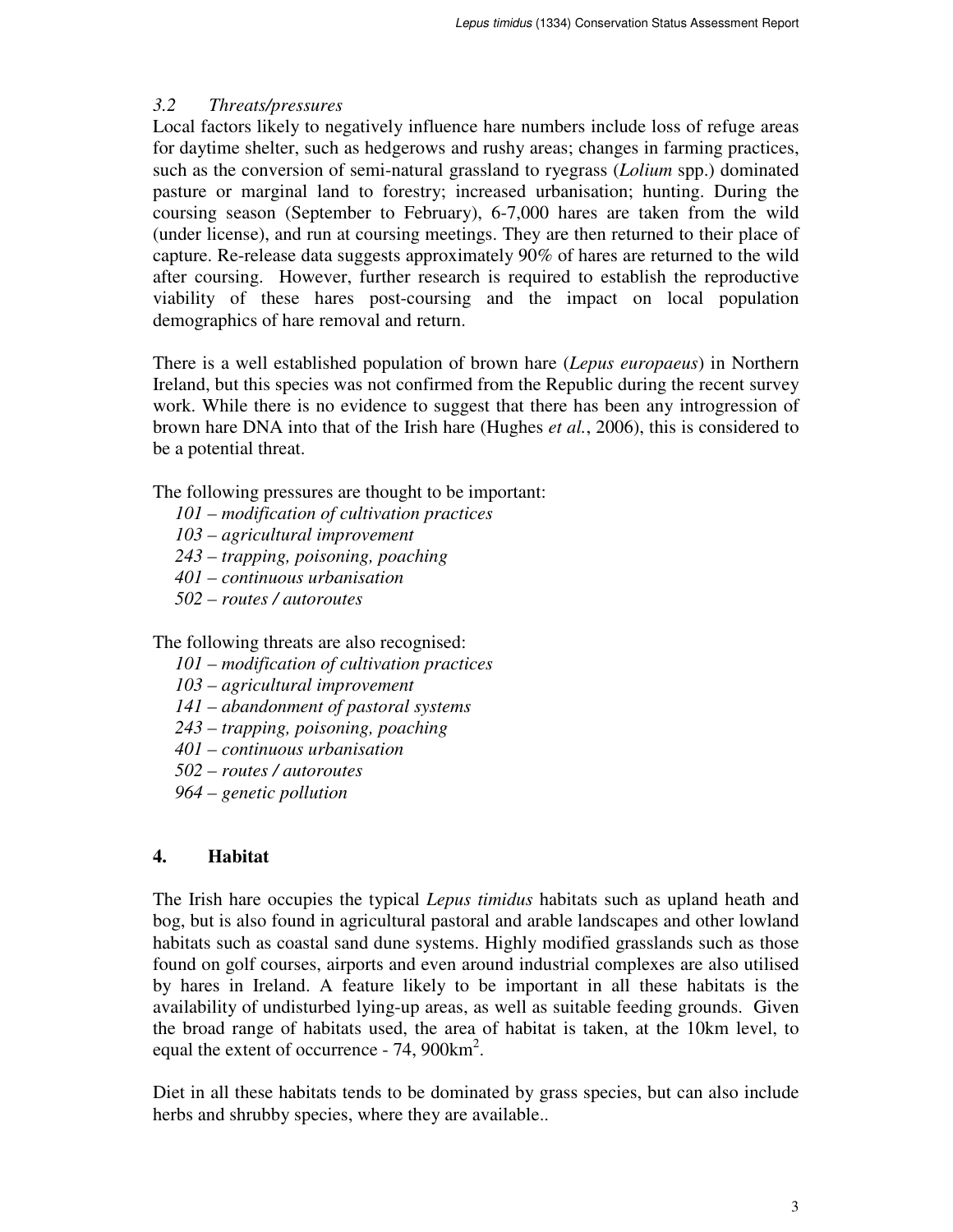Fairley (2001) suggests that hares are probably more common on agricultural land that on un-farmed uplands, but only where agricultural management is favourable for their survival. The recent national hare survey (Reid *et al*., in prep) produced density estimates stratified by habitat which show that hares are more abundant in lowland farmland habitat, while upland areas support lower densities of this species (see Table 2).

| <b>Habitats</b>            | 2007                     |                         |  |
|----------------------------|--------------------------|-------------------------|--|
|                            | <b>Mean density</b>      | Mean individual         |  |
|                            | (hares/km <sup>2</sup> ) | abundance               |  |
| Bog, moor, heath & marsh   | 2.89                     | 35,200                  |  |
|                            | $(1.27 - 6.53)$          | $(15400 - 79500)$       |  |
| Mixed farmland             | 7.96                     | 86,600                  |  |
|                            | $(2.96-17.49)$           | $(32100-190300)$        |  |
| Pastoral farmland          | 9.18                     | 342,700                 |  |
|                            | $(5.96 - 17.11)$         | $(222,000-641,100)$     |  |
| <i>Other</i>               | 3.58                     | 34,100                  |  |
|                            | $(0.00-8.14)$            | $(0-77,800)$            |  |
| <b>Republic of Ireland</b> | 7.19                     | 498,600                 |  |
| (all habitats)             | $(5.46 - 11.07)$         | $(326, 400 - 966, 000)$ |  |

*Table 2. Density and abundance estimates for 2007 stratified by habitat within the Republic of Ireland. (Area of bog, moor heath & marsh = 12,166km<sup>2</sup> , Mixed farmland = 10,876km<sup>2</sup> , Pastoral farmland = 37,334km<sup>2</sup> and Other habitats = 9,539km<sup>2</sup> ). From Reid* et al*. (in prep)*

### *4.1 Trends*

Irish hares are adapted to live in most terrestrial habitats throughout Ireland and thus could be considered to be fairly immune to habitat change. However, while there is limited information available, changes to habitats where hare densities are highest (i.e. agricultural land), could have large impacts. Habitat management changes include the switch from spring to winter cereals; from hay to silage making; and from low to high livestock densities. Change in land cover between 1990 and 2000 was examined by the CORINE land cover project. In this period, the largest change occurred in the arable land class (including land used for silage production), which increased by 31 %. The largest change in absolute areas of land cover was a reduction in land used as pasture and mixed farmland (www.epa.ie). While these changes may not lead to a reduction in actual extent of habitat available to the hare, they can lead to reduced habitat quality.

Hares do occur in woodland, but this habitat is considered marginal for them. Consequently, the current rate of afforestation (which was running at an average of 12,300ha per year between 1980 and 2005 [Forest Service figures]) and the current afforestation target of c. 20,000ha per year to bring the national forest cover up to 17% by 2030, is a potential cause for concern.

Increased urbanisation, particularly suburban expansion, has reduced the extent of suitable habitats for hare. Furthermore, habitat fragmentation is occurring as a result of the intensive, ongoing road development programme.

Overall, these changes will have reduced the extent and quality of habitat for hares in Ireland, although this is not apparent at the 10km level. Further research is required to determine what impact these changes are having on the hare population.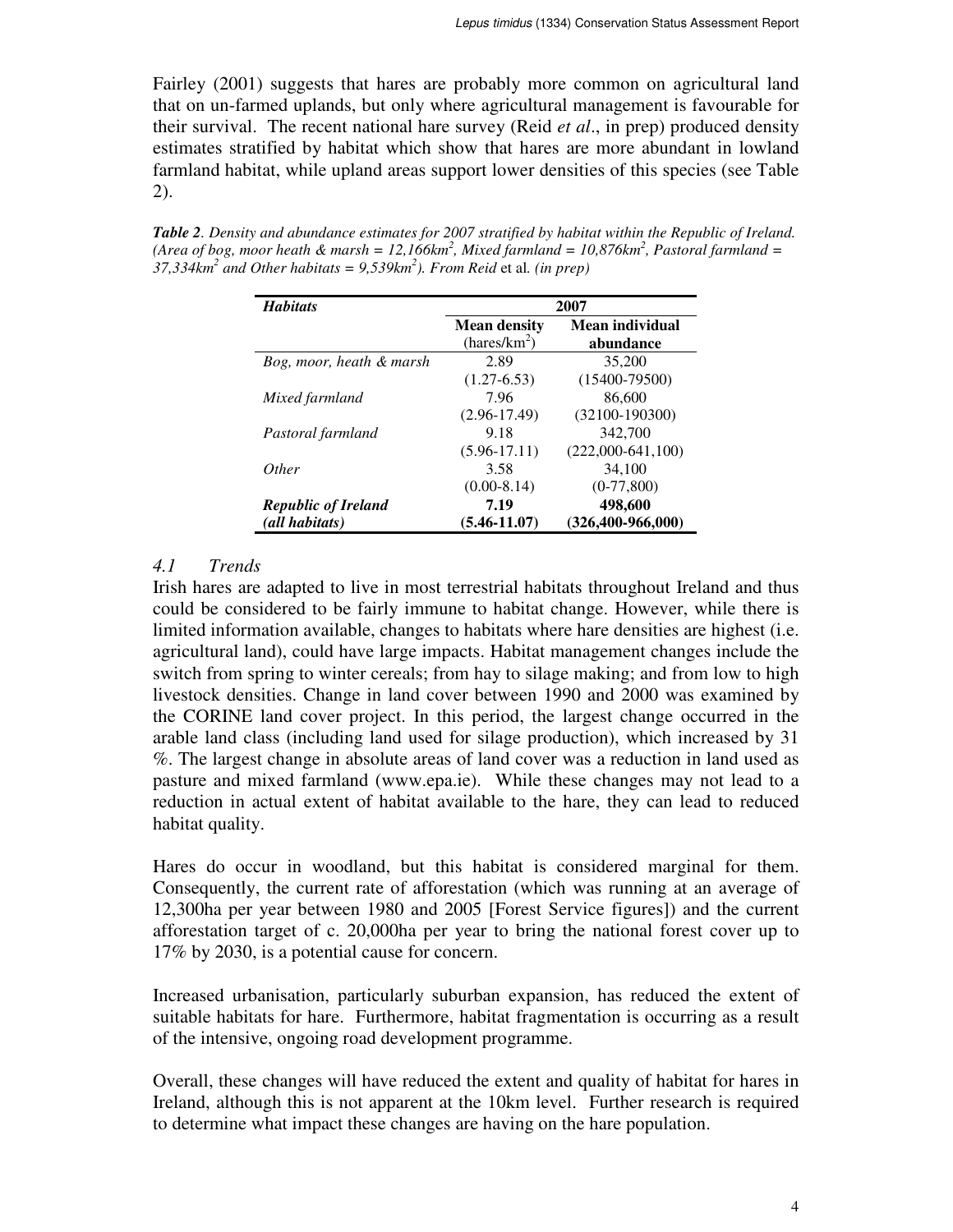## **5. Future prospects**

An all Ireland Species Action Plan for the Irish hare was published in November 2005 (Anon, 2005). This identifies actions to be delivered in areas such as policy and legislation, site safeguard and management and research and monitoring. Implementation of the actions identified in ongoing.

The Rural Environment Protection Scheme (REPS) has almost 60,000 participants in Ireland. This scheme requires among other things, the retention of hedgerows as well as areas of un-cultivated land. Such areas are likely to be important for hares. However, continuing intensification of farming, with the use of larger and faster machinery is likely to negatively impact on hare populations as might the increased afforestation.

The hare remains widespread in Ireland and recent survey estimates suggest that the population is healthy. The hare is expected to survive and prosper in Ireland - good prospects.

## **6. Conclusions**

## *6.1 Range*

The current range of the Irish hare is the same as the favourable reference range, with no evidence of recent change. As the range is stable and not smaller than the favourable reference range, it can be considered to be Favourable.

## *6.2 Population*

Hare density varies considerably between years e.g. from  $3.33/km^2$  in 2006 to 7.66/km<sup>2</sup> in 2007. The factors causing these changes are poorly understood, but may be largely governed by natural processes, which in turn may impact both directly and indirectly on hare numbers. E.g. wet springs can cause increased leveret mortality, but rainfall patterns will also influence agricultural operations which in turn will impact on hare survival. Because of the extent of inter-annual variation, it is not possible to identify a specific favourable reference value for population. Although the hare appears able to respond well to favourable conditions and has shown an ability to produce rapid population growth under such circumstances, more data on population cycles and trends is required for this species. This parameter is considered "unknown" at this stage.

## *6.3 Habitat*

The Irish hare occurs in many habitats throughout Ireland. Data shows that these habitats support hares at different densities. However, changes to habitats and their management where hare densities have the potential to be at their highest (i.e. agricultural land), could have large impacts on populations.

Although there is still sufficient habitat available for the hare, some reduction in the extent and quality of hare habitats has occurred over recent decades. Consequently, this parameter is taken as Unfavourable – inadequate.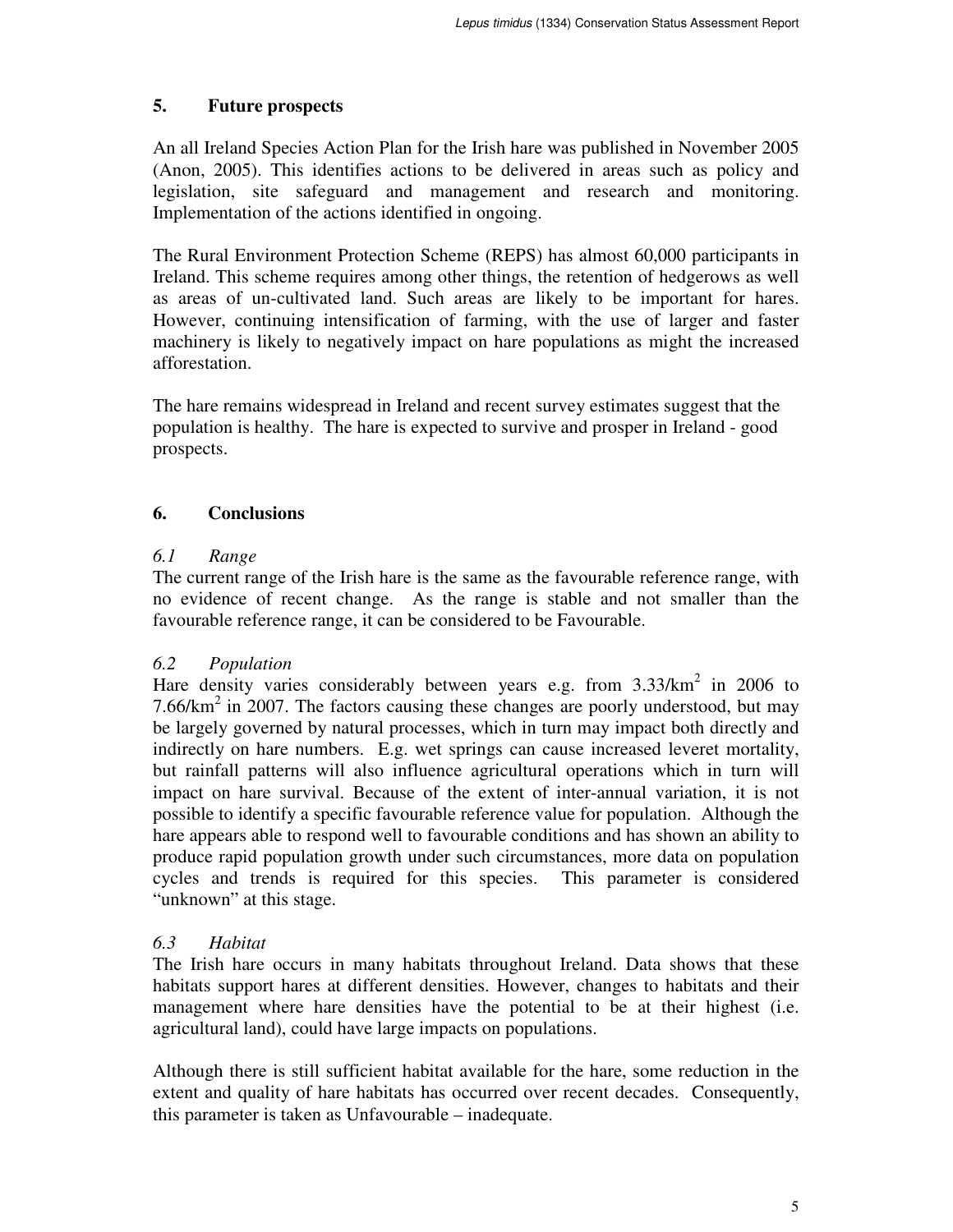## *6.4 Future prospects*

Despite the negative assessment of habitat, the future prospects of the hare in Ireland are considered to be favourable.

## *6.5 Overall assessment*

Unfavourable – inadequate.